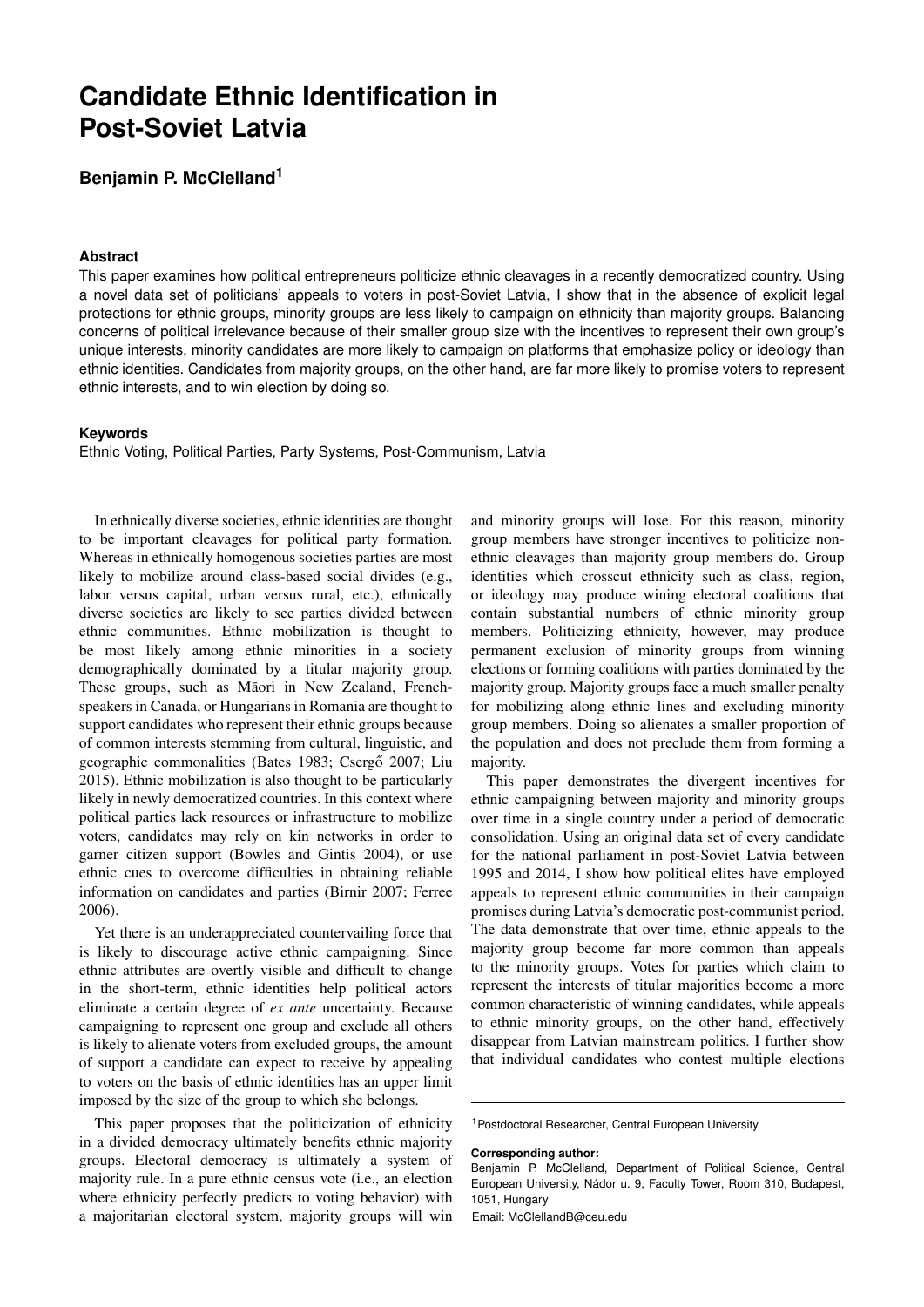in a row and change their positions in between elections hardly ever take up the cause of ethnic minority groups. Instead, they are far more likely to adopt positions appealing to ethnic majority group members, or to abandon ethnic appeals entirely in favor of civic nationalism or multiethnic populism.

The paper contributes to the study of ethnic politics and democracy in divided societies in several ways. First, it shows how the decisions made by political elites during a period of democratic consolidation translate identity group distinctions into formal political parties. Secondly, it suggests that while ethnicity may indeed be an important factor in voting behavior, it is not the case that minority groups are mobilizing coethnics into political parties. Minority group candidates are more likely to attempt building non-ethnic political coalitions, while majority members rely on exclusionary policy proposals and campaign rhetoric. In other words, it is not minority mobilization driving observed outcomes, but exclusionary choices made by the majority group.

This paper proceeds as follows. In the next section, I discuss the link between ethnic cleavages and political parties, and argue why titular majorities and ethnic minority groups have different preferences for the politicization of ethnicity. I then discuss the Latvian case and the data used to document the politicization of ethnicity in the Latvian context, and present the findings of the quantitative analysis. The final section concludes.

## **Cleavages and party systems**

A rich literature on parties and elections demonstrates that ethnicity is one of many cleavages along which political parties mobilize their voters [\(Deegan-Krause and Haughton](#page-9-6) [2018;](#page-9-6) [Lipset and Rokkan](#page-9-7) [1967\)](#page-9-7). While parties must ultimately be founded on social divides which differentiate citizen from each other, divides which produce solidarity between members are the most likely to produce enduring political parties. Empirically, the parties which have the most long-term electoral success are those that incorporate ethnic identity, cultural values, and positions on economic redistribution [\(Bartolini](#page-9-8) [2011\)](#page-9-8). But as [Sartori](#page-10-0) [\(1969\)](#page-10-0) noted, interests and identities do not become the basis of political activity without political actors who do the work of "translating" the social groups into political forces by politicizing specific issues and organizing voters into blocs capable of gaining power. Party systems are not handed down by some divine authority, but rather are the results of choices made by both political entrepreneurs and everyday voters. Ultimately, a social category only becomes the basis of a political party through the interactive decisions of elites and masses: candidates need to campaign to people in that group and voters need to support them in doing so.

The literature on ethnic voting sees ethnicity as unique among social cleavages and especially important to understanding voting behavior in new democracies or contexts prone to volatility and instability. Because ethnicity is both difficult to change in the short term, and frequently highly visible to voters, ethnicity can be useful as a proxy for other political interests [\(Birnir](#page-9-4) [2007;](#page-9-4) [Chandra](#page-9-9) [2011;](#page-9-9) [Ferree](#page-9-5) [2006;](#page-9-5) [Tavits](#page-10-1) [2008\)](#page-10-1). In the absence of other information provided by independent media, party outreach efforts, and candidate reputations, voters may infer that common ethnic identity correlates to common societal position and political interest. In the absence of developed independent media or partisan outreach infrastructure, ethnic community and kinship networks may also facilitate the mobilization of voters [\(Manning](#page-9-10) [2005\)](#page-9-10). In these interpretations, ethnic identities serve as an informational heuristic, filling in for a lack of reliable information on party's positions or intentions on other issues. Ethnic cleavages are not the same as other social cleavages, in that they help voters not only identify commonalities between themselves and candidates for office, but also help to identify likely electoral constituencies and their relative group size. In the same way that a voter can easily observe a candidate's ethnicity from their name, dress, language, or mannerisms, leaders can easily identify constituents and likely supporters. What is less clear, though, is the degree to which voters and elites have incentives to maintain the ethnic cleavage as the basis of political organization.

The ethnic cleavage, then, is unique in that unlike ideological stance or policy preference, ethnic identities are credibly assigned to individuals prior to any political campaign. "Faking" an ethnic identity—while not impossible is more difficult than misrepresenting one's true competence or intentions if elected. A candidate can easily show that she is a member of a specific ethnic group, and has been since she was born, whereas it takes much more work to establish credibility as a supporter of free markets, traditional social values, or other ideological positions. Candidates have the option to present themselves as champions of specific ethnic groups, and many do. The choices of which labels and identities to invest in is especially important in the early years of democratization and democratic consolidation. In a cross-national survey of party system development, Mair observed that "while cleavage structures act to stabilize electorates, they tend to do so slowly, with the result that almost regardless of region or timing, the early years of party systems, and the early years of newly democratized electorates, tend to prove the most unstable [\(Mair](#page-9-11) [1998,](#page-9-11) p.182)." While political cleavages in long-standing democracies may exhibit some institutional inertia and be slow to change [\(Lipset and Rokkan](#page-9-7) [1967\)](#page-9-7), party systems and political issues in young democracies may be much more dependent on the immediate decisions made by political elites. In the early stages of democratic consolidation, elections may focus on foundational and transitional issues, and then evolve over several electoral cycles as democracy consolidates [Kitschelt](#page-9-12) [\(1992\)](#page-9-12). Building party reputations and establishing linkages between parties and voters takes time and investment of resources, and reliable political constituencies may not be developed until several electoral cycles have passed [\(Brader](#page-9-13) [and Tucker](#page-9-13) [2001;](#page-9-13) [Lupu and Stokes](#page-9-14) [2010;](#page-9-14) [McAllister and](#page-10-2) [White](#page-10-2) [2007\)](#page-10-2). While the literature on ethnic voting suggests that ethnic identities may present an efficient way of mobilizing voters in the early phases of democratization and democratic consolidation, it is less clear whether we should expect these ethnic bases of mobilization to endure as dominant cleavages or to give way to other social cleavages.

To understand the relationship between ethnicity and party system development, we need to understand which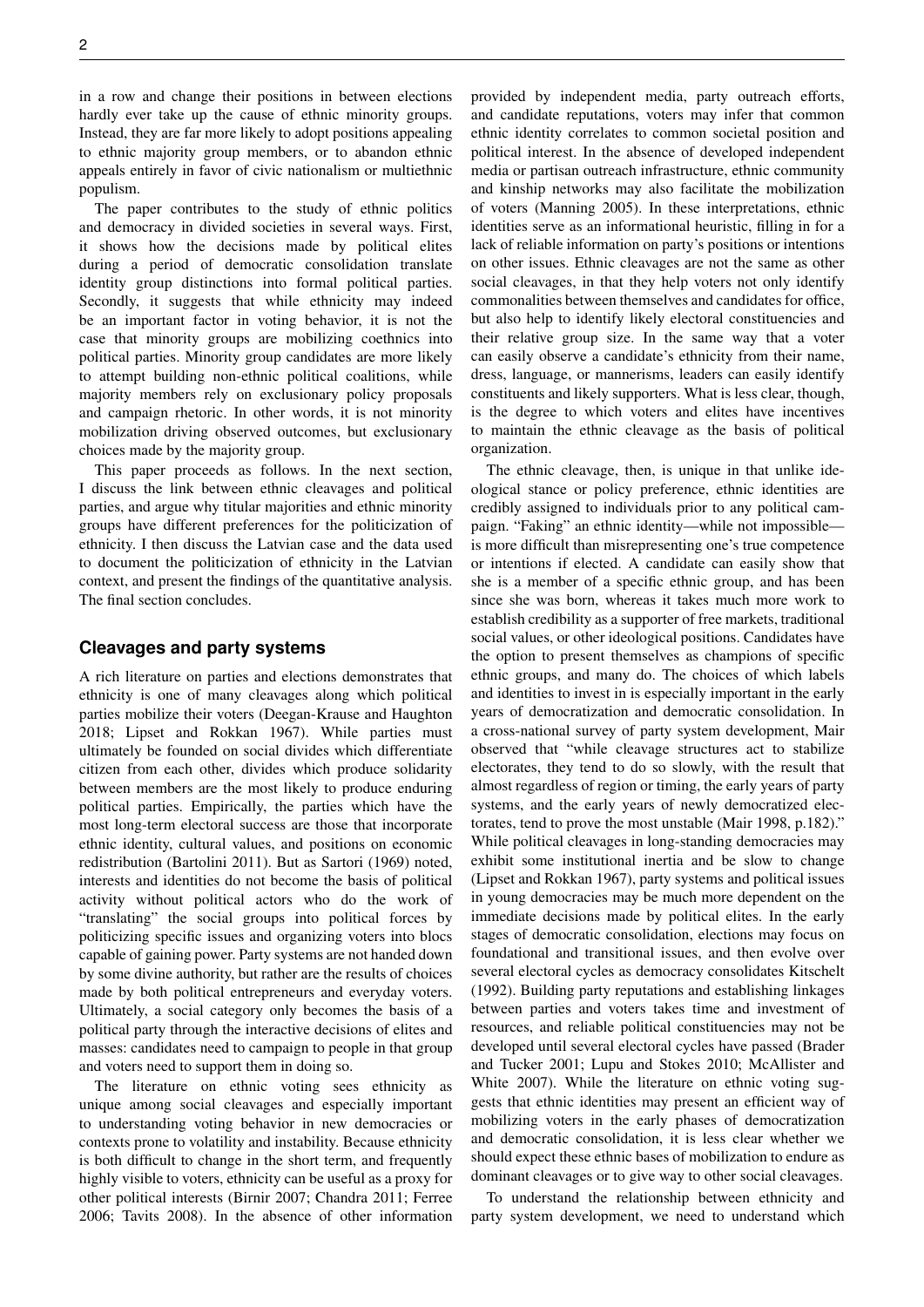political actors will see ethnic mobilization as advantageous. To do this, it is important to acknowledge another unique aspect of ethnic identities that are different from other social cleavages: the way in which they eliminate *ex ante* uncertainty. Because ethnic identities are visible, political elites can gauge what level of support might exist for an ethnic-based candidacy before the election takes place. If, for example, a specific group represents thirty percent of the population, then political entrepreneurs know in advance that appealing directly to that group and excluding all others will never yield more than thirty percent of the vote. While there may be some exceptions due to informational availability and other idiosyncratic factors, all else equal, successfully mobilizing a large group will produce more votes than mobilizing a small group. This produces different incentives to mobilize coethnics based on group size.

In this way, politicizing ethnicity is not equally appealing to all groups, as the power that a group is likely to achieve through ethnic voting is dependent on its size. In a pure ethnic census vote—where ethnicity perfectly corresponds to vote choice—the biggest group wins and the smallest group loses. This has important implications for party system development in countries divided between majority and minority groups. Minority groups have strong reasons to desire representation on the basis of ethnicity which stem from their unique policy interests. They may benefit from state support to their language or cultural practices, or they may fear assimilation or discrimination coming from the majority group [\(Rovny](#page-10-3) [2014\)](#page-10-3). But in a majorityrules democracy, they also can only exercise any political power through their relationship with the majority group. Barring some unusual form of minority government, they are likely unable to influence policy on their own. As such, campaigning exclusively to coethnics is a less viable strategy for victory for minorities than it is for majority group members. Minority members have strong incentives to politicize some cleavage that crosscuts ethnic identities.

Over time, then, as democracy consolidates and political parties and candidates become more sophisticated, certain type of political actors should be more likely to politicize ethnicity than others. Candidates from the majority group should be more likely to pursue strategies of mobilizing coethnics and excluding ethnic outsiders, while minority candidates should be more likely to depoliticize ethnicity, building multi-ethnic coalitions along social cleavages which cross-cut ethnicity.

# **Ethnic mobilization in post-Soviet Latvia**

Post-Soviet Latvia presents an important opportunity to observe variation in the behavior of political actors which politicize ethnic identity. It is a clear example of a country divided between a titular majority and a sizable ethnic minority. Ethnic Latvians compromise a majority of the Latvian population at roughly 62%. Approximately 27% of the population is ethnically Russian, with the remaining proportion composed mostly of other Slavic peoples such as Belarusians, Ukrainians, and Poles (Centrālā Statistikas Pārvalde [2015\)](#page-9-15). The Latvian Parliament is elected through PR open-list ballots in five electoral districts with a high district magnitude ranging from 13 to 30. Latvia is therefore

In this context, the literature on voting institutions would expect that the effective number of parties should be quite high, supporting parties representing a diverse array of social groups, including ethnic communities [\(Rae](#page-10-4) [1967;](#page-10-4) [Sartori](#page-10-5) [1976;](#page-10-5) [Lijphart](#page-9-16) [1994\)](#page-9-16). However, even in this context, ethnic mobilization should not be taken for granted. Since ethnic minority Russian-speakers know that they are ultimately less than a majority of the population, they should be more hesitant to alienate ethnically Latvian voters and coalition partners. Since ethnic Latvians do constitute an absolute majority of the country, Latvian ethnicity should be more frequently politicized.

As Latvian democracy consolidates, appeals to majority group members should increase or stay consistently high, while appeals to ethnic minority group members should decrease or stay consistently low. This produces a series of testable hypotheses in the Latvian context.

*H*<sub>1</sub>: Vote share going to parties that appeal directly to ethnic Latvians should increase or remain high over time.

*H*2: Ethnic appeals to Russians should decrease or remain low over time.

If these pressures are present, then candidates should also change their behavior over time. Seeing appeals to the majority group as a more viable path to political power than appeals to the minority group, political elites from each group should modify their campaign and mobilization strategies accordingly:

 $H_3$ : Candidates who make appeals to ethnic Latvians will continue to do so.

*H*<sub>4</sub>: Candidates who make appeals to ethnic Russians will change their appeals.

 $H_5$ : Candidates who make non-ethnic appeals will be more likely to change to ethnic Latvian appeals than ethnic Russian appeals.

## **Data and variation**

To measure ethnic campaigning and voting Latvia, I rely on an original data set of all political parties and candidates contesting all elections between 1995 and 2014—the two decades following Latvia's first post-Soviet election.<sup>2</sup> During this period, Latvia successfully reformed from a socialist command economy to a liberal market economy, joined the European Union and the Eurozone, and is generally seen to have consolidated democracy.

One of the biggest challenges to measurement is that Latvia is one of the most volatile party systems in the post-communist world. This volatility is partly the result of voters changing their support, but more frequently the product of new party formation and the reorganization of old parties between elections [\(Sikk](#page-10-6) [2005\)](#page-10-6). Nevertheless, while the configuration of specific parties is in constant flux, there is also remarkable consistency in Latvian political cleavages. Individual candidates often contest multiple elections in a row, even if they do change parties repeatedly during this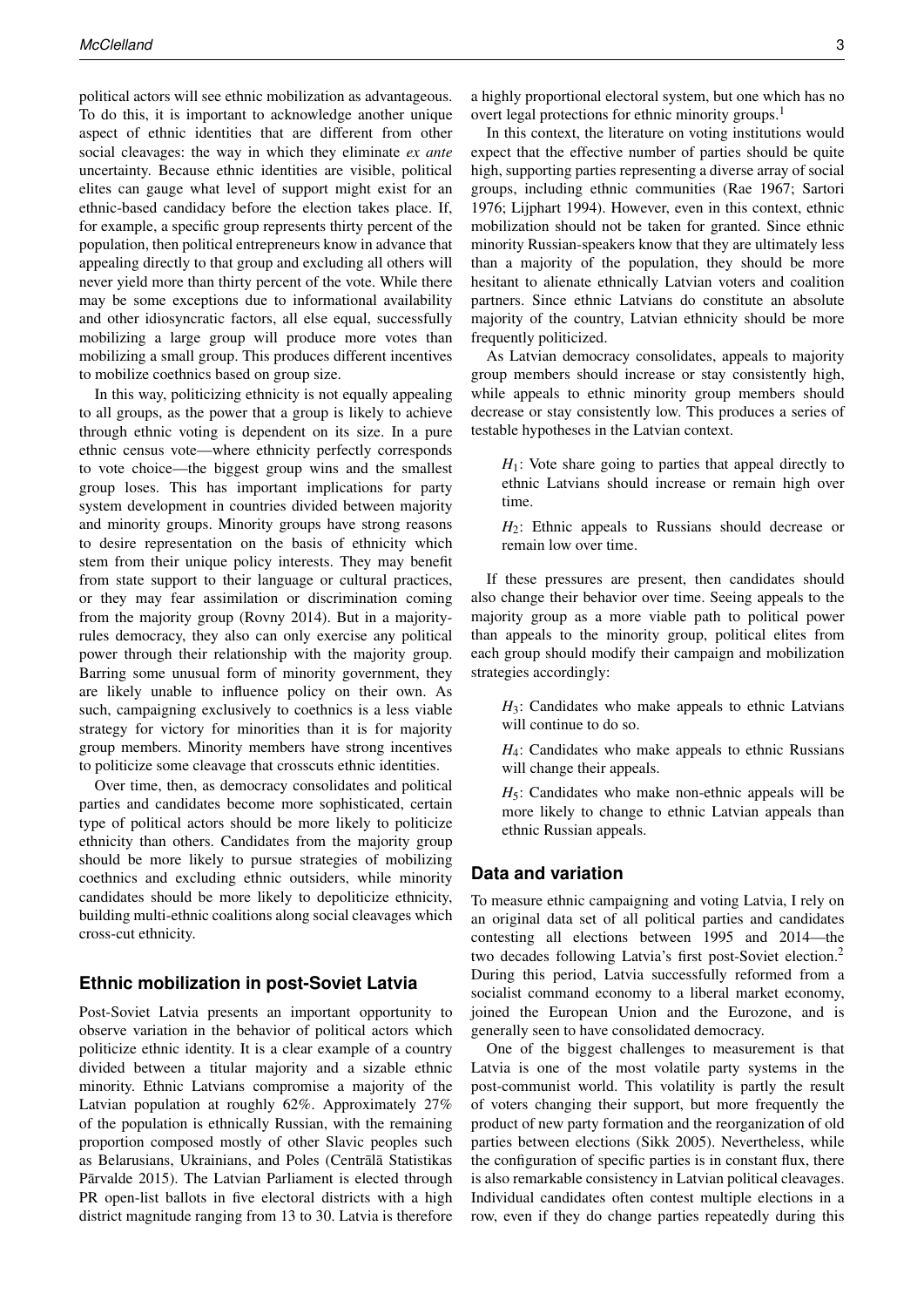period. Moreover, the programmatic and policy positions offered to voters often remains the same between electoral contests [\(Borbáth](#page-9-17) [2020;](#page-9-17) [Casal Bértoa](#page-9-18) [2017;](#page-9-18) [Rovny and Polk](#page-10-7) [2017\)](#page-10-7).

To generate a precise measure of ethnic campaigning in this chaotic environment, I exploit a unique institution in Latvian elections: the pre-electoral party program. Latvian electoral law does not allow for independent candidacy. To appear on the ballot, individuals must join a party list, and that party must submit an official party platform. These preelection programs are not only part of the public record, but are distributed to media to be published in newspapers and broadcast on TV and radio, and also provided to voters on election day when they receive their ballots [\(Ikstens](#page-9-19) [2017\)](#page-9-19). As a result, these programs are not just a bureaucratic obligation, but state-sponsored free advertising. They are the only legal way that a party can communicate to voters while they are actually in the voting booth, and parties have strong incentives to portray themselves in the best possible light. These programs are limited by law to 4,000 characters, meaning that Latvian political programs are extremely short by international standards.<sup>3</sup> Four thousand characters can easily be printed on a pamphlet and read relatively quickly by a typical voter, and Latvian citizens are far more likely to have seen and considered official party programs than their counterparts in other democratic countries. The character limit also forces parties to identify only those issues most important to communicate to voters. The limit also facilitates comparability across parties for the purposes of comparative research, as it forces all parties, regardless of electoral viability or professionalization, to declare their most important campaign themes and present them to voters in a standardized format.

I first obtained party platforms from all elections since 1995 directly from the Latvian Election Commission in Riga. I then hand-coded a total of 118 programs over all electoral cycles from 1995 to 2014 according to predetermined coding criteria. In coding parties, I employ the definition of "ethnic party" developed by [Chandra](#page-9-20) [\(2004\)](#page-9-20). For a party to be classified as ethnic, it must clearly identify itself with a specific ethnic group. It must also exclude other ethnic groups from their agenda, making it obvious who the "outsiders" are who will not benefit from the policies enacted by the party once in power. The party must also make its ethnic identity central to its brand, with ethnically defined group interests as the central mission of the party's political agenda. The standard employed is whether or not a typical voter would be able to clearly and quickly identify which ethnic group a party claimed to support using information made readily available by the party itself. These data were then mapped to the full candidate lists and vote totals for all candidates registered to contest national-level parliamentary elections. Unfortunately, candidate lists from the 1995 election are not publicly available, and so while party programs from that election are coded, candidatelevel data from that election is not included in the dataset. The resulting data contains 8,767 observations listing every candidate who contested elections in the period surveyed, and whether or not they explicitly identified with a specific ethnic group in each electoral contest.

This is not the first study to approach Latvian party programs as primary data sources. The Manifesto Research on Political Representation Project ("MARPOR") has analyzed a subset of the same primary source documents. This project departs from the MARPOR data set in two important ways. The first is in scope. MARPOR analyzes the party platforms only of those parties which win seats in Parliament. While this approach is entirely appropriate for research into the programmatic positions of political actors as they relate to policy outcomes or coalition formation, it is not appropriate for one focused on the use of ethnic appeals to voters. Since the purpose of this study is to determine when ethnic appeals are successful and when they fail, it is important to include those parties which fail to clear the threshold for representation in parliament. This number is substantial in Latvia. As a highly fractured party system with as many twenty parties contesting each election, the potential for coordination failure and vote wasting is quite high in the Latvian context. This is especially true in the early democratizing period, as many parties lacked organizational capacity, voters lacked political sophistication, and candidates had little in the way of reputational resources to campaign on. Over the six electoral cycles in this study, 9.04% of votes went to parties which ultimately failed to win any seats in parliament. There is also (consistent with expectations of varying voter sophistication and party capacity during the period of democratic consolidation) a substantial decrease in wasted votes over time. Nearly 16% of votes went to parties that failed to win seats in 2002, but only 5% of votes were "wasted" in this way in 2014. Including all parties in the dataset–regardless of their ability to win seats in parliament– reflects the total range of political choices available to voters at each election, and is more appropriate for the purposes of this study.

The second main difference between this and the MARPOR approach is that the coding scheme is tailored specifically for Latvian political and social context. Rather than relying on a single left-right policy spectrum, this paper follows [Zulianello](#page-10-8) [\(2014\)](#page-10-8) by re-analyzing party manifestos from scratch in way sensitive to a specific policy or substantive area. As the focus is the variation in ethnic appeals over time within a single country, the coding scheme embraces cultural, social, and political issues specific to the Latvian context. This results in a deeper and more specific assessment than the MARPOR data provides, and one that reflects more closely how Latvian voters are likely to understand the appeals made to them in the programs.

An illustrative example is the divergent codings between my data set and the MARPOR data regarding the National Alliance. The National Alliance is regarded by many journalistic and academic sources as one of Europe's farright populist parties, having taken vocal anti-immigrant, anti-Islam, anti-LGBT, and ethnic nationalist positions [\(Mudde](#page-10-9) [2014;](#page-10-9) [Martyn-Hemphill](#page-9-21) [2016;](#page-9-21) [Zakharov and Law](#page-10-10) [2017\)](#page-10-10). The MARPOR coding, though, includes several determinations of "Multiculturalism: Positive", the same code assigned to the parties which campaign to Latvia's ethnic Russian community. The discrepancy stems from appeals made by the National Alliance to other ethnic groups in its pre-election program. Specifically, they promise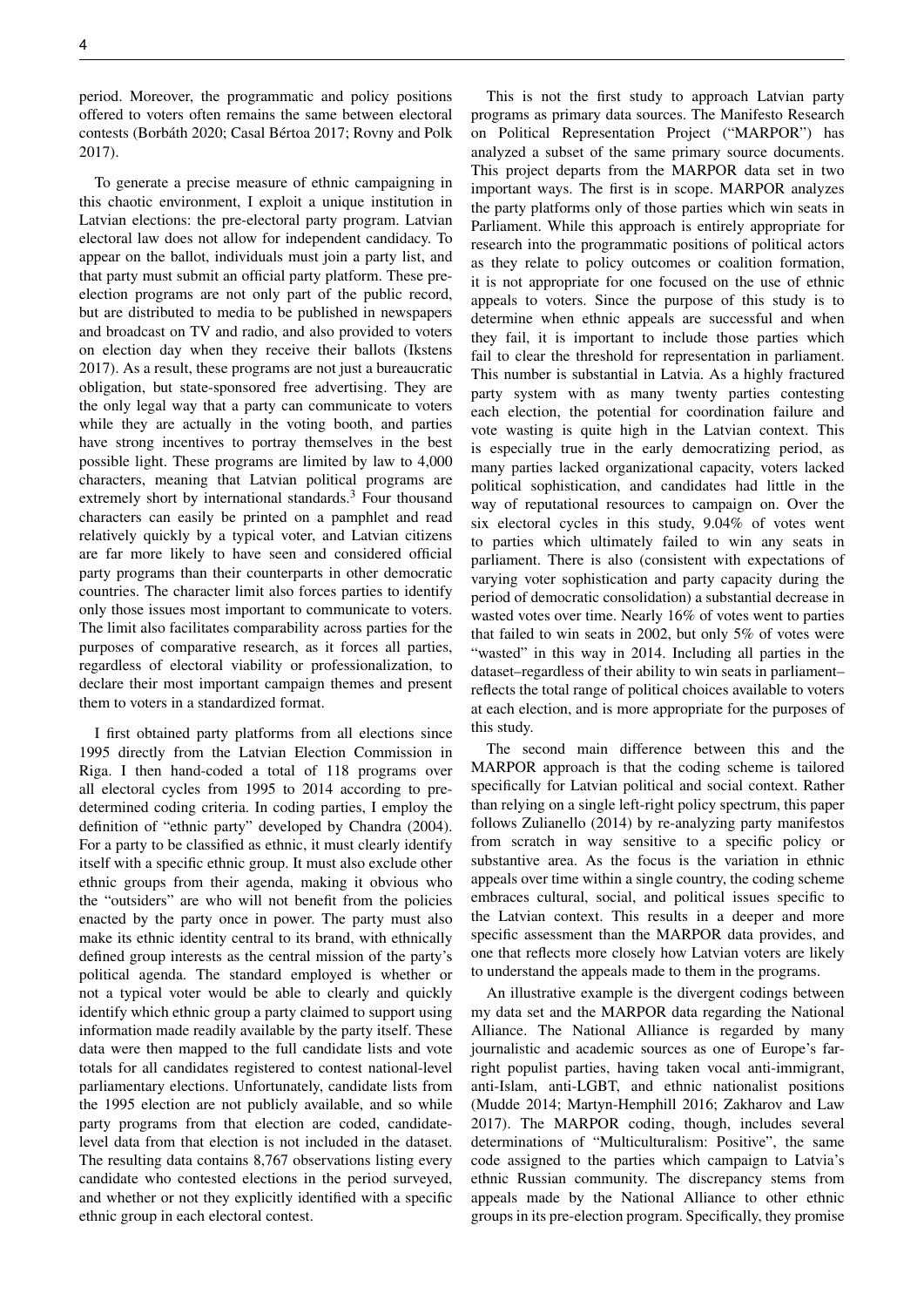that, "we will strengthen the role of the Latvian language, especially in the media and in commerce. We will ensure the preservation of the Livonian language, the Latgalian culture, and the dialects of the Latvian language". While this technically is an appeal to multicultural cosmopolitanism, it is important to understand exactly *which* cultures the appeal is directed towards. Livonian is, practically speaking, a dead language, its last native speaker having died in 2013 at the age of 103 [\(Charter](#page-9-22) [2013\)](#page-9-22). The Livonians are regarded as an indigenous people native to the northwest coast of modern Latvian territory, and thus the preservation of the Livonian language is a largely academic and cultural exercise in preserving Latvia's ancient (and therefore obviously pre-Soviet) history. Likewise, Latgalian is considered by many scholars to be a historical antecedent of modern standardized Latvian. It is mutually intelligible with Latvian, and sometimes used in an official capacity in the Latgallia region. While the appeal to Livonian and Latgalian languages may technically be an appeal to a form of multiculturalism, it almost certainly would not be perceived as a tolerant and welcoming stance to the ethnic Russians who are unlikely to speak either of those languages, and who actually form a local majority in many areas of Latgallia. Likewise, when PCTVL, a Russian interest party, advocates for more university instruction conducted in Russian, such an appeal is also technically a form of "multiculturalism." Yet it is likely to be perceived as a direct challenge to ethnic Latvian nationalists, who view Latvian as an endangered language that must be preserved by state authority. In this example, classifying both types of policy proposals as "multiculturalism" misses the fact that by appealing to specific language communities, these two policies are extremely divisive and appeal only to a narrow ethnically delineated set of voters.

For this reason, the coding scheme employed separates not based on whether an appeal is ethnic or non-ethnic, but which specific group it is an appeal towards. The two examples discussed above would therefore not be coded as multicultural appeals, but cultural appeals to specific linguistic groups: Latvians, Livonians, Latgallians, and Russians. This distinction allows for appeals which are truly multicultural to be coded as such, as is the case with the Free from Fear, Hate and Anger party's assertion that: "Nationality and language differences are no obstacle to a united country. The people should not be divided by national origin. Everyone has the right to their own identity, to build their own societies and schools."

Under this measurement strategy, a party can make ethnic appeals to Russians, or not. It can make ethnic appeals to Latvians or not. In this way, the classifications are qualitative, not quantitative, relying on a system of dichotomous variables. This is against the advice of some scholars who argue that issue salience is a crucial component of understanding ethnic voting, especially since voters may be basing their decision on the degree to which parties make the ethnic issue central to their brand more than the actual position they take [\(Meguid](#page-10-11) [2008;](#page-10-11) [Rohrschneider and](#page-10-12) [Whitefield](#page-10-12) [2009\)](#page-10-12). The logic behind this decision is based both on the particularities of the data environment in Latvia, and the relationship of the data to the research question. Because parties are limited to only 4,000 characters, many

platforms do not dwell on any single issue, instead trying to convey as many policy positions as possible in the fewest words. Ethnic Latvian parties especially will often establish their ethnic credentials in the very first paragraph of the platform, before moving on to discuss tax or spending policies they would implement if elected. A measure of party salience based on coverage in the platform would likely therefore under-report the degree to which political parties rely on ethnic messaging. Moreover, this dichotomous measure may more accurately reflect the way voters understand party platforms. A party that represents itself as an advocate of ethnic interests first and foremost is likely to be understood as an ethnic party by voters, regardless of what percentage of their text allotment they dedicate to espousing these positions.

This measurement strategy also ignores other positions that parties take with regards to other issue dimensions. Under my coding scheme, it is possible to claim to be an ethnic party representing the interests of ethnic Latvians, but also espouse a pro-business agenda centered on low levels of redistribution, laissez-faire economics, and property rights. It is also possible to claim to represent the interests of ethnic Latvians but argue for high taxation, guaranteed employment, state control of the economy, and high social spending. This is not to say that these other dimensions are unimportant ways that parties vary. But to include all possible interactions between ethnicity and other policy areas sacrifices statistical power in a study using within-country data. As the main question asked here is when political elites have incentives to mobilize along ethnic identities, I employ a measurement system that remains agnostic as to the role of other issue dimensions. In this, I follow [Protsyk and Garaz](#page-10-13) [\(2013\)](#page-10-13) by treating ethnic identification as a completely separate axis of political competition, independent of traditionally-understood left/right positioning on economic and social issues.

# **Findings**

With this data set, I conduct an analysis of over-time variation, both in voter behavior and elite behavior. The data suggest that there are divergent trajectories between ethnic majority group Latvians and ethnic minority Russians. The importance of appeals to ethnic majority group members stays constant or increases over time. The importance of non-ethnic or multicultural appeals to voters also increases over time. Appeals to minority groups, however, decreases steadily and is eventually relegated to the fringes of Latvian political discourse.

# *Voting results*

In Figure [1,](#page-5-0) I present a stacked area chart of all electoral returns in the period under study. This chard shows the relative share of the vote going to parties that make each of three types of appeals: ethnic Latvian, ethnic Russian, and non-ethnic. Appeals to ethnic Latvians remain relatively constant over the entire period. With the one notable exception of the election in 2002, parties portraying themselves as champions of ethnic Latvian interests win roughly 50% of the votes in all Latvian elections. The drop in 2002 is likely the result of Latvia's referendum to join the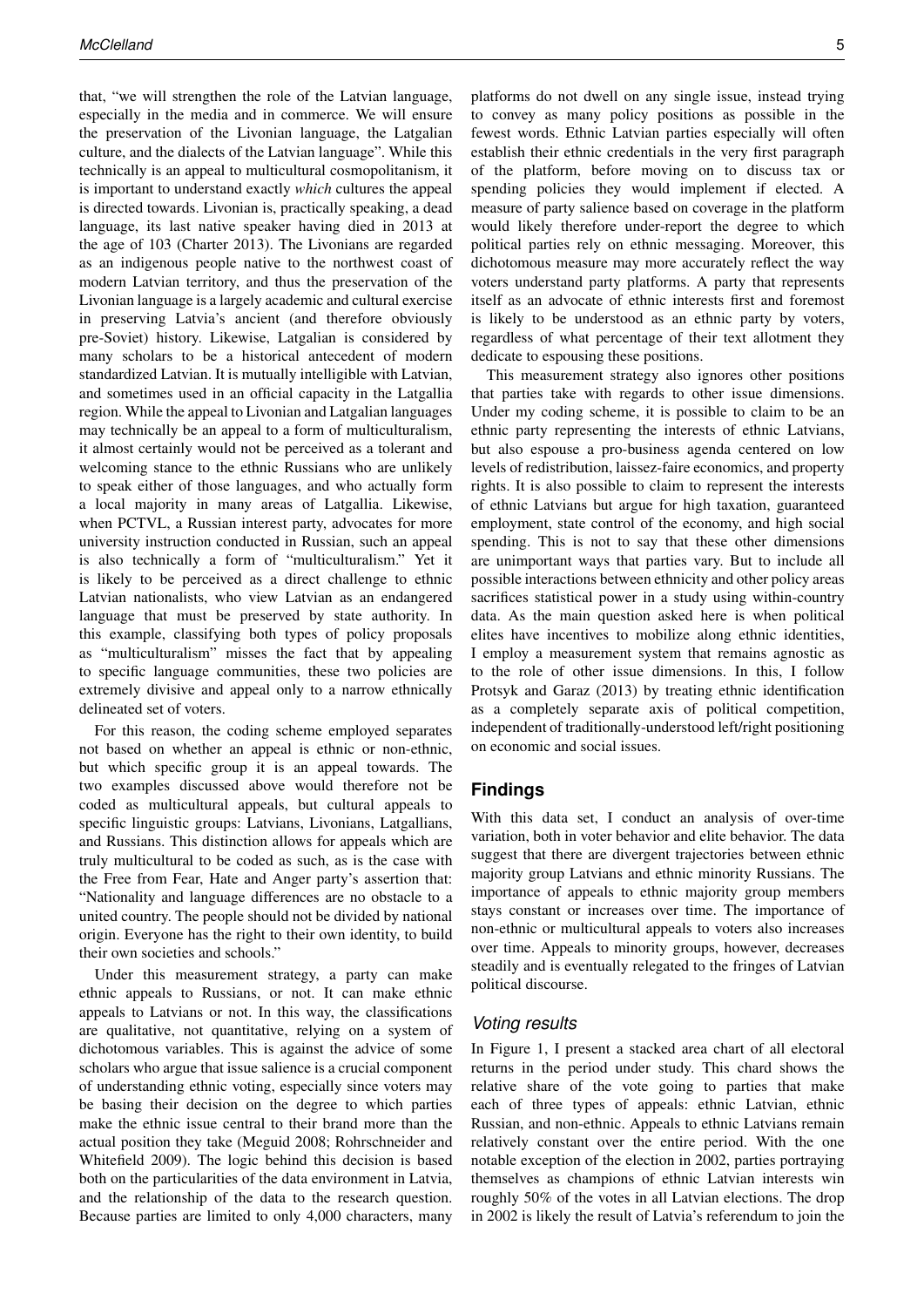EU in 2003. Many parties that support the EU campaigned that year by describing themselves as internationalists or European integrationists, rather than in ethnic terms. Some of those that were against Latvia joining the EU did so by describing themselves as committed to national sovereignty and the independence of the Latvian state, which technically they defended on non-ethnically defined terms. Many of the rightist and Latvian nationalist parties therefore, for this election only, did not make explicitly ethnically defined appeals.<sup>4</sup> However, the general pattern returned in 2006, providing strong support for *H*1.

Consistent with  $H_2$ , vote share for ethnic Russian parties follows a different trajectory. First, parties that make explicit appeals to Russian ethnic interests never reach the level of ethnic Latvian appeals. This most likely reflects the natural ceiling imposed on ethnic Russian appeals by demographics. Since ethnic Russians make up less than 40% of the population of Latvia, it is extremely unlikely that ethnic Russian parties would ever amass more than 40% of the vote. The highest value this ever reaches is 22.7% in 2006. Yet the gradual increase of each election cycle leads to a sudden drop-off following the 2006 election. While the gradual increase in the first four elections is most likely the result of increasing number of Russian voters gaining citizenship throughout this period, citizenship laws fail to account for the sudden drop in 2010. Ironically, the greatest number of naturalizations happened in the mid-2000's, and by 2010 the number of ethnic Russians eligible to vote in Parliamentary elections was almost certainly *higher* than it was in 2006, yet the explicit Russian ethnic identification plays a relatively minor role in the Latvian party system beyond this point. Instead, Russians voters tend to support parties not campaigning on specific ethnic identification, but rather on issues that appeal to ethnic minority voters on non-ethnic grounds. This is reflected in the corresponding increase in the support for non-ethnic parties.

Figure [1](#page-5-0) depicts a party system-level overview of Latvian politics<sup>5</sup>. The figure suggests that parties which campaign on explicit Russian ethnic identification wane in importance over time, as a smaller and smaller segment of Latvian voters support them. Parties which make ethnic Latvian appeals, though, do not diminish in the same way, maintaining constant support. These observations are focused on voting outcomes, and combine two separate processes: the politicians proposing positions, and then voters choosing what to support. I now turn to examine these dynamics through a separate quantitative analysis of candidates.

## *Candidates elected*

The analyses that follow use the candidate-year as the unit of analysis, which allows for an individual to appear in the data set multiple times. If, for example, a candidate appeared on a party list at every election between 1998 and 2014, then that candidate appears in the dataset six separate times. Indexing by year has the benefit that candidates are not assumed to be consistent in their ethnic messaging. A candidate can campaign on ethnic appeals in one election, but not in the next, (or vice-versa) and that variation will be captured in this measurement strategy. Over six electoral cycles, a total of 8,767 observations are recorded, produced by 4,508 unique

<span id="page-5-0"></span>

**Figure 1.** Vote share in Latvia by appeal type over time

individuals. Of those 4,508, a total of 1,041 individuals contested multiple elections, creating a complete picture of the Latvian political class and all possible legislators of the country. These large numbers facilitate analyses using even relatively demanding statistical models requiring large-*N* data sets. The use of candidate-years also takes full advantage of the Latvian law on party platforms. As every candidate must sign her name to a party platform at every election to appear on the ballot, all candidates can be matched to a position on ethnic issues.

Nevertheless, the linking of candidate-years to party platforms in order to provide measurements on candidate ethnic positioning is not without some controversy. The biggest concern is that because party lists consist of large number of candidates, the number of candidates is much larger than the number of party platforms. The project thus uses roughly a hundred documents to code thousands of individuals. It may be argued that since party platforms are generated collectively by multiple candidates and party members, that a candidate-level analysis is inappropriate, and that a party-level analysis would be more suitable.

This concern has some validity, but should be taken as cause to limit the appropriate conclusions that can be drawn from the analyses that follow, not to reject them entirely. It is true that since the candidate coding schemes are drawn from sources which do not produce variation within parties, the analyses cannot provide any information on which candidate within a party list is most likely to eventually be seated in parliament. This is unfortunate, given how significant intra-party competition is in Latvia. But the most important variation for this study—the difference between candidates who make ethnic appeals and those that do not—exists at the party level not the individual level. This variation is captured by the coding of party platforms, and therefore the measurement strategy is still valid for the research question. Moreover, the use of candidate-years is the easiest way to avoid difficult, almost existential questions about what constitutes a "political party" in Latvia which could undermine any attempt at systematic study. Given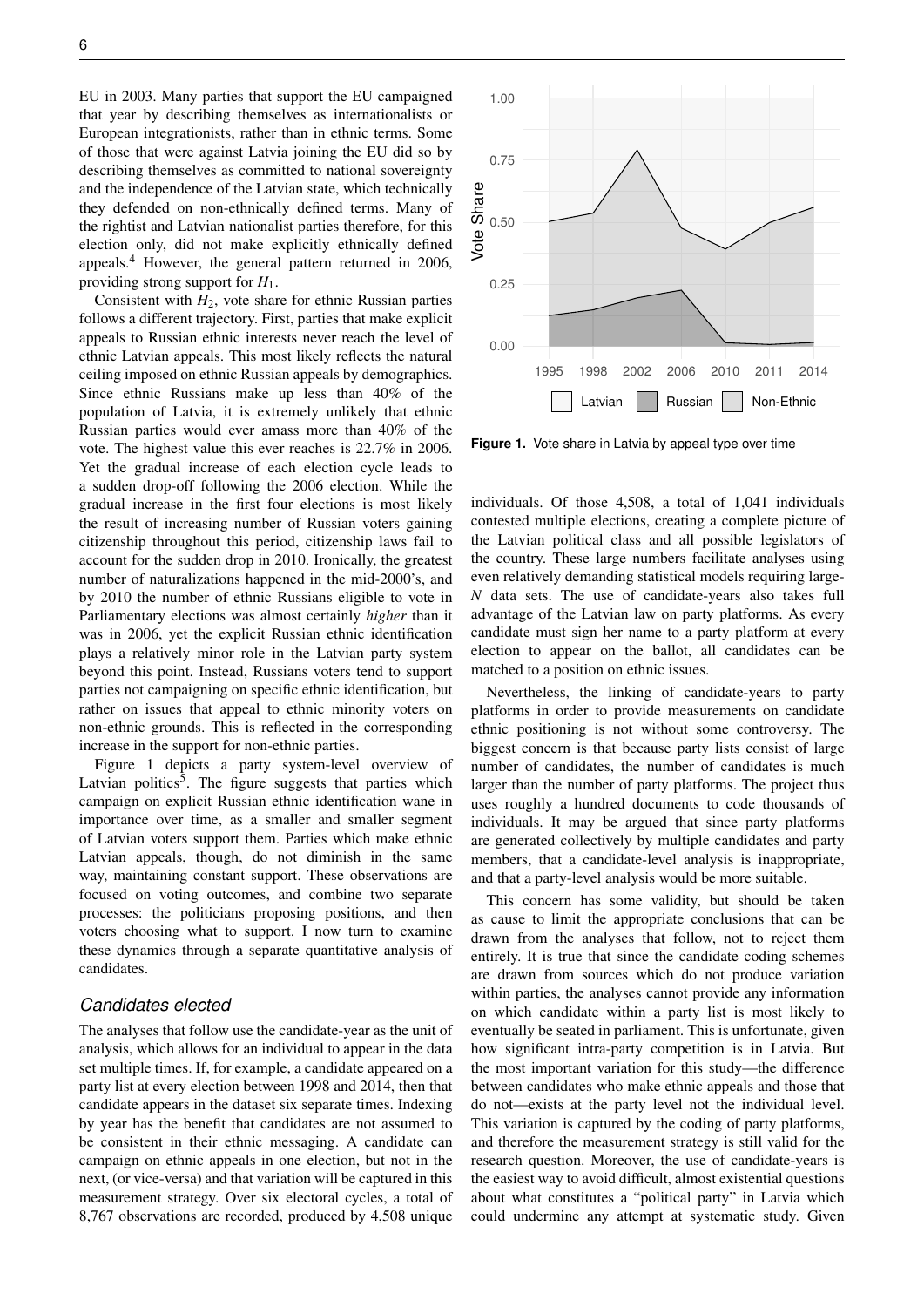the extremely high volatility, and the frequent occurrence of schisms, mergers, and new party foundations, over-time analyses of party positioning are extremely difficult. If, for example, a party has a completely new name, new logo, and new platform, but almost all of its candidates had previously been members of the same party, it is not clear if this a new party or not. Given that parties are frequently formed and registered as combinations of multiple loosely organized factions, factional shifting can create big difficulties for defining party continuity. It is not uncommon for a party to fold and one portion of its candidates go into one party, while the rest go into another. Party-level measurement ignores those dynamics, and require potentially controversial *a priori* decisions about which parties are continuations of previous parties, and which are new.

Using the candidate-year as the unit of analysis, I conduct a regression analysis using a logit model with a dichotomous indicator of whether the candidate won a seat in parliament as the dependent variable, and the independent variable a vector of dummies indicating whether the candidate explicitly identified as a champion of ethnic Latvian interests, ethnic Russian interests, or neither. In order to avoid collinearity, the coding scheme treats non-ethnic appeals as a residual category. The strength of the logit analysis here is that it is fundamentally probabilistic. The theory does not presume a deterministic relationship between ethnic campaigning and electoral appeals: it merely predicts that there should be differences in the success rates of ethnic appeals between majority and minority group. I therefore use the estimates produced by the analysis to generate predicted probabilities with 95% confidence intervals for each type of appeal at each electoral cycle, which I present in Figure [2.](#page-6-0) The *x* axis on this chart represents the elections, while the *y* axis represents the estimated probability that a candidate would win that election after making either an ethnic appeal to Latvians, an ethnic appeal to Russians, or no ethnic appeal at all. In 1998, for example, an estimated 6.1% of candidates who made ethnic appeals to Latvians won election to the national parliament, while an estimated 21% of candidates who made ethnic appeals to Russians won, and 2.9% of candidates who campaigned on non-ethnic platforms won.

The predictions are somewhat noisy. This is not particularly surprising, as the measurement strategy puts a large amount of variation into the error term. The classification system measures variation only on ethnic positioning, but no party in this data set takes positions *only* on ethnic identification. Most platforms which explicitly declare for either ethnic Latvians or Russians also articulate positions on foreign policy, taxes, social spending, etc., which these data do not address. Those positions are nevertheless likely highly relevant in the decision-making process of Latvian voters. Many of the most salient issues in electoral politics, such as incumbents versus opposition and retrospective and prospective assessments of candidates, are ignored here. The "bouncing" pattern seen in some of the estimates is likely the result of government turnover, as voters support for specific parties ebbs and flows over time. However, there is a clear divergence in the long-term trajectories of the candidate appeals to ethnic Latvian and non-ethnic parties in contrast to ethnic Russian appeals. Consistent with  $H_3$  and  $H_5$ , the success of both ethnic

<span id="page-6-0"></span>

**Figure 2.** Probability of election in Latvia by appeal type over time

Latvian appeals and non-ethnic appeals increases in the period under study; while there is some variation year-toyear, there is a distinct upward trajectory for both. Russian appeal success, however, drops off, eventually reaching zero. This suggests that a candidate today making an appeal to ethnic Latvians has a higher chance of winning office as a result of that appeal than she did in 1998, and is consistent with  $H_4$ . The same is true of a candidate making nonethnic appeals, or ignoring the issue entirely. But the exact opposite is true for a candidate making an ethnic appeal to Russian voters. Whereas in 1998 a Russian ethnic appeal was associated with a comparatively high chance of winning office, in 2014 that chance is, statistically speaking, zero.

This trajectory is the opposite of what might be expected given the citizenship politics in Latvia during this period. As the greatest number of naturalizations happened in the mid-2000's, by 2010 the number of ethnic Russians eligible to vote in Parliamentary elections was drastically higher than it was in 2006. This would suggest that the natural constituency for ethnic Russian appeals was growing, even as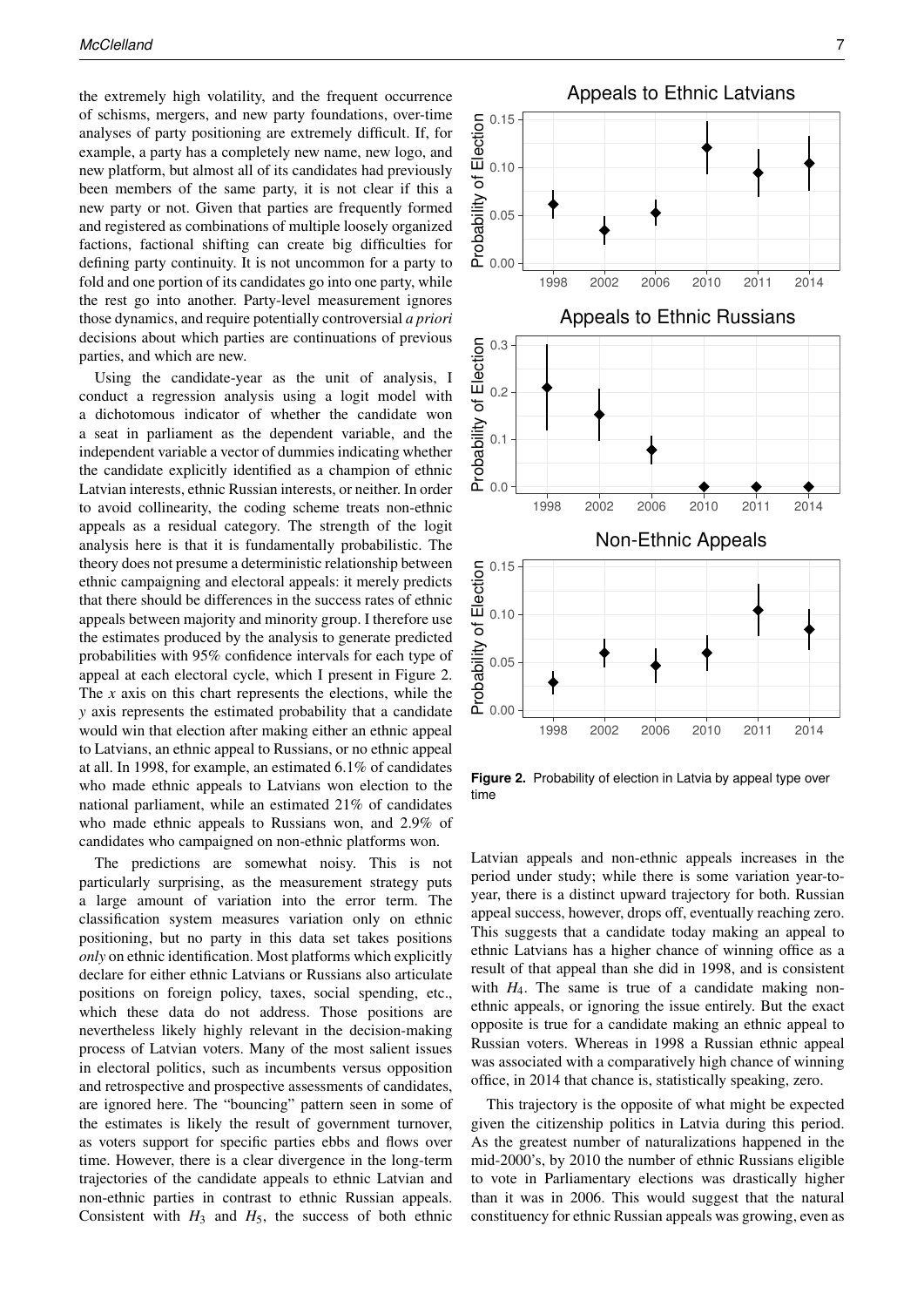the likelihood of candidates winning office by campaigning on a platform of Russian ethnic appeals was shrinking. It also suggests that even though some voters are still supporting parties which campaign as ethnic Russian champions—as seen in Figure [1—](#page-5-0)those parties which do so are relegated to the fringes of Latvian politics; those appeals are not able to actually elect anyone to office. This is in stark contrast to the general upward trend of electoral victory for Latvian ethnic parties and parties which do not explicitly identify as ethnic.

# *Candidate Behavior*

Given these tendencies over time, candidates have incentives to adjust their campaign strategies. Electoral experience should demonstrate that non-ethnic and ethnic majority appeals are easier paths to electoral victory than ethnic minority Russian appeals. These patterns are evident in the data. To test these predictions outlined in  $H_3$ ,  $H_4$ , and  $H_5$ , I look specifically at those candidates who ran in multiple elections. Pooling all this data allows for an estimation of the over-time trajectories of candidate strategies and outcomes.

The data suggest that revising one's position on ethnic appeals is quite common among Latvian parliamentary candidates. Of the 1,047 individuals who appeared on party lists in more than one consecutive election in the period under study, 435 of them have changed their position regarding ethnic identification at least once. These changes happen either when a candidate switches parties—moving from a non-ethnic party to an ethnic party, for example or when a candidate stays within a party which changes its position on ethnic representation. To identify patterns in these switches, I regress whether or not a candidate changed her ethnic identification between elections *t* and *t* − 1 on the indicators of the type of appeal made at election *t*. The predicted probabilities, plotted in Figure [3,](#page-7-0) are estimates of the average likelihood of a candidate making a specific type of appeal during an election after having made a different type of approval in the contest before. In other words, the predicted probabilities indicate the likelihood that a candidate will abandon a previous position in order to adopt either an ethnic Russian position, an ethnic Latvian position, or a non-ethnic position. Overall, an estimated 11.21% of candidates making appeals to Russians changed their party platforms in order to appeal directly to ethnic Russians. This is a much lower figure than the estimated 27% of candidates making Latvian appeals, who had switched their position in order to represent ethnic Latvians. The highest rate of change is in those making non-ethnic appeals. Pooling over all the electoral contests under study, the model estimates that 42.95% of the candidates changed their platform to nonethnic from something else.

The findings above are constrained to the 1,047 candidates who contested more than one election in a row. While these repeat contenders are the career politicians who make up the Latvian political class, most candidates do not fall into this category. There are 3,760 candidates who contested only a single election in the period under study. In a party list system like Latvia's, parties may believe it is in their best interest to fill out the entire list of open slots, to maximize their ability to take as many seats as possible. No party has ever won an outright majority in Latvia, and in an electoral system with 100 seats and as many as 20 parties

<span id="page-7-0"></span>

**Figure 3.** Likelihood of candidate changing ethnic appeal in Latvia 1998-2014

contesting elections, it is extremely unlikely for a single party to need a full 100 candidates on the ballot. Many parties put 100 candidates on their ballot so that it is mathematically possible, albeit highly unlikely for the party to sweep all seats in Parliament. Some parties even put more than 100 candidates on the ballot, suggesting that candidates may be seeking to give voters choices on the open-list ballot. While the majority of Latvia's parliamentary seats are won by repeat candidates, one-time candidates represent a significant portion of Latvian elected officials. A full 30.33% of the parliamentary seats were won by candidates who had never contested elections before. While many elected officials are first-time candidates, most first-time candidates do not win election: only 5.1% of these candidates actually won a seat. Most of these candidates are placed extremely low on the party list, and likely enter with the full knowledge that will never be seated in the parliament.

The data indicate that new candidates contesting elections follow the same trends with regards to ethnic campaigning as those candidates which switch their affiliation. The pie chart in Figure [4](#page-8-0) indicates the proportion of new candidates who joined parties making each type of appeal. Candidates making appeals to ethnic Russians constitute 9.22% of first-time candidates, while candidates making appeals to ethnic Latvians constitute 42.05% of the new candidates. This is hardly proportionate to the ratio of Latvians to Russians in the population. There are 2.41 ethnic Latvians for every Russian in Latvia, but a new candidate is 4.55 times more likely to espouse an ethnic Latvian agenda than an ethnic Russian agenda. The ratio is similar for first time candidates espousing non-ethnic party platforms, who comprised 48.72% of all new candidates in the data set.<sup>6</sup>

Altogether, the data show divergent trends between the various types of appeals. Support for ethnic Russian parties diminishes until it is statistically zero, while the proportion of winning candidates making ethnic Latvian and non-ethnic parties increases. Candidates joining parties and contesting elections for the first time are more likely to join nonethnic parties or Latvian parties than they are Russian parties. Candidates contesting elections repeatedly are more likely to abandon Russian platforms for non-ethnic platforms, and abandon non-ethnic platforms for Latvian ones. Over time, the party system converges on an ethnic cleavage that should really be understood as "ethnic Latvian versus non-ethnic," rather than "Latvian versus Russian."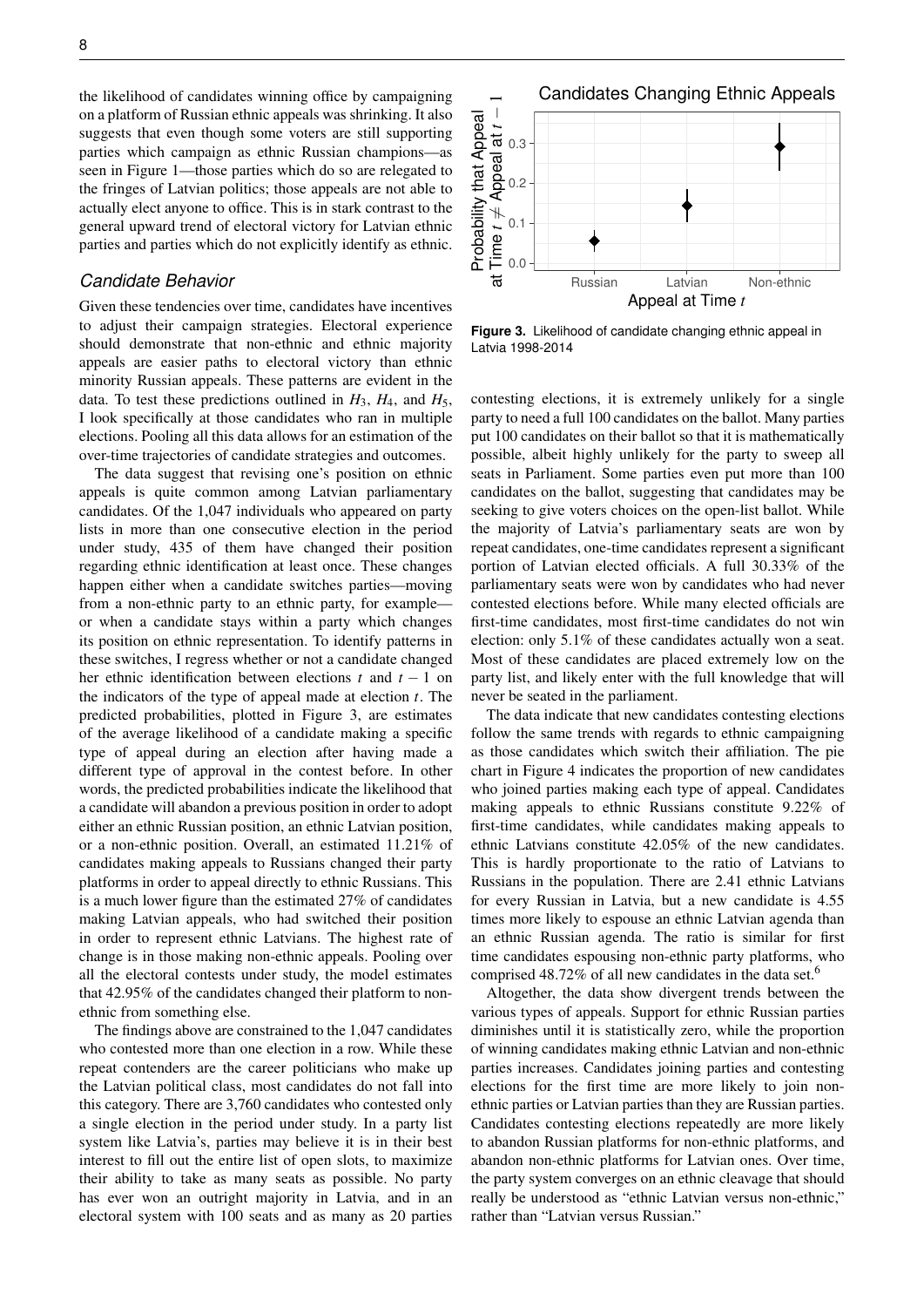<span id="page-8-0"></span>First Time Candidates by Appeal Type



**Figure 4.** New candidate entry in Latvia by appeal type 1998-2014

# **Conclusion**

Latvia is an ethnically divided society where ethnicity is a strongly salient identity. Ethnic tensions have historically been high, and ethnicity is strongly correlated with vote choice. However, these findings suggest it is a mistake to understand Latvian politics as a division between ethnic Latvians and ethnic Russians. Rather, these results suggest that there is a group of parties that mobilize ethnic Latvian supporters, promising to support them and their unique ethnic interests; and a group of parties that attract ethnic minority support not through ethnic appeals, but by promising not to politicize ethnic identities. Even in this highly ethnically polarized environment, majority groups and minority groups respond to different incentives to politicize ethnicity.

There are some scope conditions to the argument which should be acknowledged. Latvia is a highly proportional parliamentary system, where political rights for minorities are ensured only by the rule of law and regular elections. There are no explicit legal protections for minorities, such as guaranteed parliamentary representation, selfrule, or local autonomy. In other countries, however, national-level minorities are frequently given special legal protection, and could effectively function as local-level majorities. This would drastically alter their strategic calculations. In decentralized states or consociational regimes, guaranteed representation may incentivize ethnic voting by overcoming institutional challenges to exercising political power [\(Bochsler](#page-9-23) [2019;](#page-9-23) [Lublin](#page-9-24) [2014\)](#page-9-24). While the Latvian case suggests that minorities and majorities may have different strategic incentives to politicize ethnic identities, these incentives may be contingent on institutional environment and vary between local- and national-level elections [\(McClelland](#page-10-14) [2020\)](#page-10-14).

The Latvian case also stresses the importance of examining ethnic minority issues through their relationship to the majority group. While "ethnic politics" is often used as shorthand to discuss the politics of minority groups,

this paper suggests that in the absence of any explicit protections for ethnic minority groups, ethnic campaigning is actually a privilege of ethnic majority groups only. In Latvia, it is true that ethnicity is a reliable predictor of vote choice. But Russian voting decisions may be less a result of direct campaigning to represent Russian interests than the product of other majority-dominated parties adopting ethnonationalist Latvian positions that exclude them. In other words, minorities are not mobilizing in support of their own issues, but rather they are being driven away from parties which increasingly define themselves as representatives of the majority group.

This paper further sheds light on a dilemma of representation best appreciated by examining this asymmetry between majority and minority groups. In an electoral democracy, majority groups by definition have an advantage that minority groups don't. While mobilizing group support may be a reliable means to achieve power for majority groups, minority groups can only ever wield power through their relationships with other groups. Ethnic extremism may therefore ultimately be a viable strategy only for majority groups. In this case, the ethnic majority group can force moderation in the minority group, but the minority group has no such power over the minority group. This dynamic may account for circumstances by which minority electoral success encourages ethnic extremism in the majority [\(Bustikova](#page-9-25) [2014;](#page-9-25) [Meguid](#page-10-11) [2008\)](#page-10-11). It also suggests that democratic accountability and representation may be governed by fundamentally different rules for ethnic majority groups and ethnic minority groups [\(Aha](#page-9-26) [2019\)](#page-9-26).

Perhaps most importantly, the evidence here suggests that researchers need to more explicitly question assumptions about which group has the strongest incentives to politicize ethnicity. While it is true that ethnic minorities may be vulnerable to oppression by the majority group and aware of their own specific policy concerns, they are also the group with the strongest incentives to depoliticize ethnicity. In a purely ethnic election, minorities lose and majorities win. As such, we should hardly be surprised to see minority political actors taking steps to organize voters along nonethnic cleavages.

#### **Acknowledgements**

I thank Timofey Agarin, Matthijs Bogaards, Daniel Bochsler, Stephen Deets, Erin Jenne, Ryo Nakai, and Jennie Schulze for helpful comments on earlier drafts.

#### **Notes**

- 1. While beyond the scope of this paper, Latvian law denied many ethnic Russian of voting rights in the years before EU accession. Even today, a small number of ethnic Russians hold "non-citizen" passports and are ineligible to vote in parliamentary elections. For a discussion of Latvian citizenship policy, see [Agarin](#page-9-27) [\(2010\)](#page-9-27) and [Commercio](#page-9-28) [\(2008\)](#page-9-28).
- 2. The founding election of 1993 is omitted due to data availability issues.
- 3. For comparative purposes, the German Christian Democratic Union's 2017 party program was over 150,000 characters. The American Republican Party's platform for the 2016 election was over 240,000 characters. The party program of Law and Order in Poland before the 2020 Presidential Elections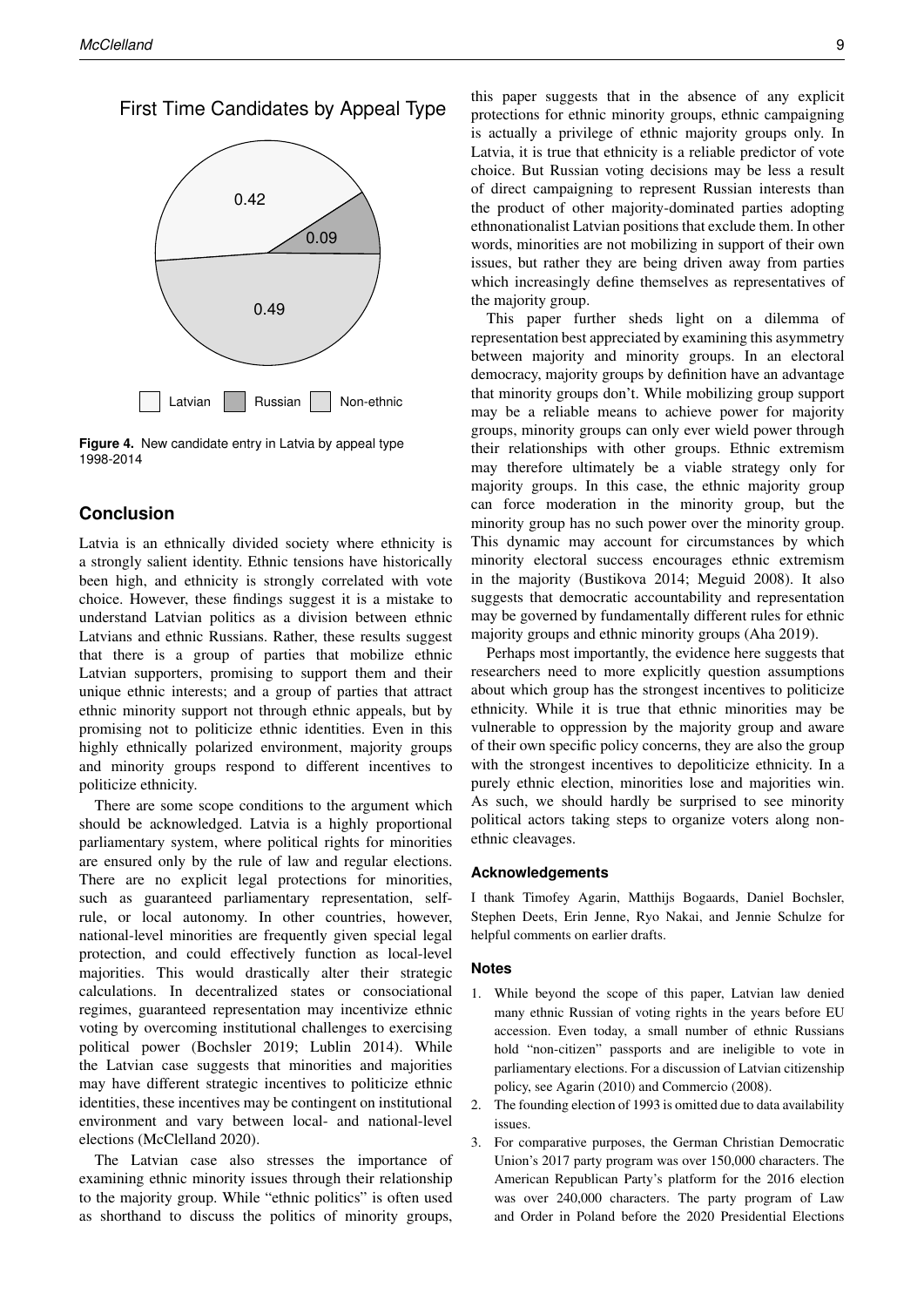was roughly 400,000 characters. This page contains 5,216 characters.

- 4. See [Mikkel and Pridham](#page-10-15) [\(2004\)](#page-10-15), [Ikstens](#page-9-29) [\(2007\)](#page-9-29), and [Schulze](#page-10-16) [\(2018\)](#page-10-16). Euroscepticism was much lower in Latvia in comparison to other Baltic states, possibly because it was presented in terms that comported with nationalist ideology and ethnic Latvian interests. Both pro- and anti-European Union candidates defended their position with relation to Latvian "sovereignty," seeing threats to Latvian independence coming from Russia or the EU respectively. However, in the platforms, many of these parties defend these positions with relation to the Latvian state, not the ethnically defined Latvian nation. By the coding criteria used, these are not ethnic appeals, even if the target audience was exclusively coethnics.
- 5. Note that elections are distributed evenly on the horizontal axis, even though they the actual time between elections may vary.
- 6. Descriptive statistics are presented here because a logit analysis is not possible. The dependent variable in a logit model to measure new candidate entry would be whether or not a candidate decided to contest an election in a given year. However, this is impossible to observe, since that would require us to identify all the "potential" candidates who chose not to seek election. Since we observe only those candidates who did enter the party lists, it is only possible to describe the relative frequency with which they attach their names to the three types of platforms described here.

#### **References**

- <span id="page-9-27"></span>Agarin T (2010) *A Cat's Lick: Democratisation and Minority Communities in the Post-Soviet Baltic*. Amsterdam: Rodopi. ISBN 978-90-420-2989-7.
- <span id="page-9-26"></span>Aha K (2019) Resilient incumbents: Ethnic minority political parties and voter accountability. *Party Politics* : 1354068819881125.
- <span id="page-9-8"></span>Bartolini S (2011) Cleavages, social and political. In: Badie B, Berg-Schlosser D and Morlino L (eds.) *International Encyclopedia of Political Science*. Thousand Oaks: Sage.
- <span id="page-9-0"></span>Bates RH (1983) Modernization, ethnic competition, and the rationality of politics in contemporary africa. In: Rothchild DS and Olorunsola VA (eds.) *State Versus Ethnic Claims: African Policy Dilemmas*. Boulder, Colo: Westview Press. ISBN 0865315035.
- <span id="page-9-4"></span>Birnir JK (2007) *Ethnicity and Electoral Politics*. Cambridge: Cambridge University Press,. ISBN 0521861357 (hardback).
- <span id="page-9-23"></span>Bochsler D (2019) Duverger and the territory: explaining deviations from the two-party-competition-law. *Journal of Elections, Public Opinion and Parties* : 1–20.
- <span id="page-9-17"></span>Borbáth E (2020) Two faces of party system stability: Programmatic change and party replacement. *Party Politics* .
- <span id="page-9-3"></span>Bowles S and Gintis H (2004) Persistent parochialism: Trust and exclusion in ethnic networks. *Journal of Economic Behavior & Organization* 55(1): 1–23. DOI:10.1016/j.jebo.2003.06.005.
- <span id="page-9-13"></span>Brader T and Tucker JA (2001) The emergence of mass partisanship in russia, 1993-1996. *American Journal of Political Science* : 69–83.
- <span id="page-9-25"></span>Bustikova L (2014) Revenge of the radical right. *Comparative Political Studies* 47(12): 1738–1765.
- <span id="page-9-18"></span>Casal Bértoa F (2017) Political parties or party systems? assessing the 'myth'of institutionalisation and democracy. *West*

*European Politics* 40(2): 402–429.

- <span id="page-9-15"></span>Centrālā Statistikas Pārvalde (2015) Latvijas 2011. gada tautas skaitīšanas rezultāti. Technical report, Riga.
- <span id="page-9-20"></span>Chandra K (2004) *Why Ethnic Parties Succeed: Patronage and Ethnic Head Counts in India*. Cambridge: Cambridge University Press. ISBN 0521814529.
- <span id="page-9-9"></span>Chandra K (2011) What is an ethnic party? *Party Politics* 17(2): 151–169.
- <span id="page-9-22"></span>Charter D (2013) Death of a language: Last ever speaker of Livonian passes away aged 103. *The Times* Https://www.thetimes.co.uk/article/death-of-a-language-lastever-speaker-of-livonian-passes-away-aged-103-8k0rlplv8xj.
- <span id="page-9-28"></span>Commercio ME (2008) Systems of partial control: Ethnic dynamics in post-soviet estonia and latvia. *Studies in Comparative International Development* 43(1): 81–100.
- <span id="page-9-1"></span>Csergő Z (2007) Talk of the Nation: Language and Conflict in *Romania and Slovakia*. Ithaca: Cornell University Press. ISBN 9780801445378 (cloth : alk. paper).
- <span id="page-9-6"></span>Deegan-Krause K and Haughton T (2018) Surviving the storm: Factors determining party survival in central and eastern europe. *East European Politics and Societies* 32(3): 473–492.
- <span id="page-9-5"></span>Ferree KE (2006) Explaining South Africa's Racial Census. *The Journal of Politics* 68(4): 803–815.
- <span id="page-9-29"></span>Ikstens J (2007) Does europe matter? the eu and latvia's political parties. In: *The European Union and Party Politics in Central and Eastern Europe*. Springer, pp. 86–106.
- <span id="page-9-19"></span>Ikstens J (2017) Leader-Centered and Power-Hungry: Party Organizations in Latvia. In: Sobolewska-Myslik K, Kosowska- ´ Gastoł B and Borowiec P (eds.) *Organizational Structures of Political Parties in Central and Eastern European Countries*. Kraków: Wydawnictwo Uniwersytetu Jagiellońskiego. ISBN 978-83-233-9528-7, pp. 231–250.
- <span id="page-9-12"></span>Kitschelt H (1992) The formation of party systems in east central europe. *Politics & Society* 20(1): 7–50.
- <span id="page-9-16"></span>Lijphart A (ed.) (1994) *Electoral Systems and Party Systems: A Study of Twenty-Seven Democracies, 1945-1990*. Oxford: Oxford University Press.
- <span id="page-9-7"></span>Lipset SM and Rokkan S (eds.) (1967) *Party Systems and Voter Alignments: Cross-National Perspectives*. New York: Free Press.
- <span id="page-9-2"></span>Liu AH (2015) *Standardizing Diversity: the Political Economy of Language Regimes*. Philadelphia: University of Pennsylvania Press.
- <span id="page-9-24"></span>Lublin D (2014) *Minority Rules: Electoral Systems, Decentralization, and Ethnoregional Party Success*. New York: Oxford University Press.
- <span id="page-9-14"></span>Lupu N and Stokes S (2010) Democracy, interrupted: Regime change and partisanship in twentieth-century argentina. *Electoral Studies* 29(1): 91–104.
- <span id="page-9-11"></span>Mair P (1998) *Party System Change: Approaches and Interpretations*. New York: Oxford University Press. ISBN 978-0-19- 159980-4.
- <span id="page-9-10"></span>Manning C (2005) Assessing african party systems after the third wave. *Party Politics* 11(6): 707–727.
- <span id="page-9-21"></span>Martyn-Hemphill R (2016) Latvia Wants to Ban Face Veils, for All 3 Women Who Wear Them. *The New York Times* Lhttps://www.nytimes.com/2016/04/20/world/europe/latviaface-veils-muslims-immigration.html.